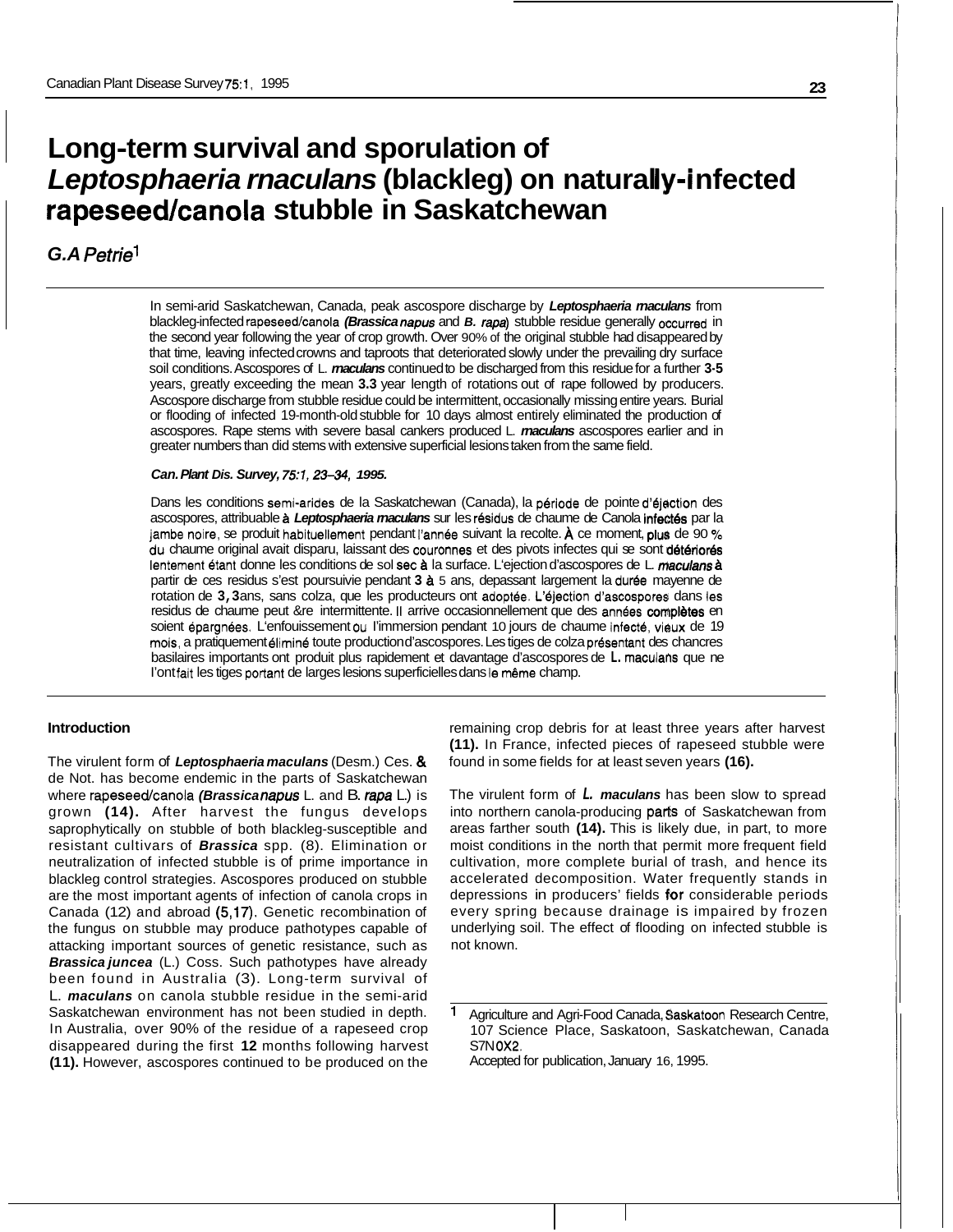Objectives of this study were: (1) to examine the effect of cropping practices in central Saskatchewan on blackleg severity and on the rate at which canola stubble disappeared from farm fields; (2) to examine the effect of the immersion in water or burial of ascospore-producing canola stubble on spore production; (3) to examine the possibility of resumption of ascospore production on apparently "spent" material.

#### **Materials and methods**

Survey. From 1977-94, crop rotations and the incidence of blackleg were recorded for a total of 100 fields in 11 rural municipalities around Saskatoon (15). Sixty of the 100 fields were seeded to canola in May of 1994 and after harvest these fields were surveyed for blackleg as previously described (15).

Flooding. The effect of artificial flooding of naturally-infected 1 -year-old stems of *B. napus* on ascospore production by the virulent form of *L. maculans* was studied in 1992. Thirty samples of 18 6-cm segments of basal stem were prepared from stubble collected March 27, 1992. Initial sporulation levels were determined on March 31 using ascospore liberation tunnels (7). Air flow through each tunnel was adjusted to 13,000 cc/min using a Rotameter (Brooks Rotameter Co., Lansdale, PA). The stems were moistened with water and ascospores caught on vaseline coated microscope slides for 1.5 hours. Spores were stained with cotton blue in lactophenol (1). Spore numbers were expressed per 10 g stubble per 1.5 h. The individual samples were placed in transparent plastic containers 11 cm dia. x 13 cm high, each fitted with a wire grid 7.2 x 8.0 cm to keep the stems immersed. Four hundred mL of deionized water were added to each, except the controls, and the grids adjusted so that the stem pieces were covered by 3 cm of water. Five lots of 18 stem pieces each were immersed for 0, 1, 3, 6, 10 or 15 days, the water was removed, the stems were placed outdoors and 4, 8, 14, 18 and **26** weeks later were tested for ascospores. The stems were returned outdoors for the winter and retested in June, 1993. Spore numbers were transformed to natural logarithms and the data analyzed using the SAS GLM statistical package procedure (SAS Institute Inc. 1989).

Burial. Samples of naturally-infected canola stubble were buried 3-4 cm deep in a sandy loam soil with a field capacity (F.C.) of 30.7%. The time required for cessation of sporulation was determined at soil moisture levels ranging from 13-70% F.C. Ascospore discharges prior to and after periods of burial were measured as previously described. The soil and stems were kept in wooden flats lined and covered with aluminum foil and maintained at 20-25°C. Control samples were left exposed to the air in 10-cm plastic pots on the soil surface. Samples, once dug up, were not reburied.

Lona-term survival studies. Selected producers' fields were sampled at least once annually for four or more years. Standing stubble in six **1-m2** quadrats was pulled, air-dried, counted and weighed. Subsequently the fields were resampled by removing the top 5 cm of soil in six  $1-m^2$ quadrats per field and passing it through a wire sieve having a 0.5 cm mesh. The rape stubble residue present in each quadrant was weighed, the number of pieces counted, and the number of ascospores present *I* 10 g stubble *I* 1.5 hours determined. Studies of longer duration started with 7 to 19 month-old naturally infected canola stubble and were continued for seven years or more. Initially, material collected in April was cut into 6-cm lengths, each piece including a portion of the taproot. Samples were stored outdoors in well-drained wooden flats. Every year spore discharge was tested monthly from April to October.

Preliminary experiments indicated that severely cankered stems produced more ascospores over a longer period than stems having relatively mild symptoms. Collections were made from two crops infected by the virulent strain of *L. maculans,* one grown in 1990 and the other in 1991. Material from each field was divided into stems having superficial lesions and those with severe basal cankers. Material was incubated outdoors and was tested for ascospore discharges once monthly from June to September, starting in the year after crop growth.

#### **Results**

Survey. Of the total crops grown in the 100 fields over 17 years, 46.5% were cereals and 22.1 **Yo** were *Brassica* crops, chiefly rapeseed/canola. Other crops made up 7% and summerfallow, 24.4% (Fig. 1). Eighty-four percent of the fields were fallowed in the year preceding a canola crop, while 87% of the crops following canola were cereals (Fig. 2). Thirty fields had three or more canola crops during the study. On average, 2.1 years elapsed between canola crops 1 and 2, 3.4 years between canola crops 2 and 3, and 2.9 years between crops 3 and 4. For 80 fields the mean number of summerfallow years between 1984 and 1988 and between 1989 and 1993, was 1.4. Although some producers had adopted continuous cropping, this practice was not common in the fields surveyed.

A three-year rotation (two years out of canola) was the most common one in the 60 fields surveyed in the autumn of 1994 (Table 1). The mean overall blackleg incidence was highest (97.7%) in fields with a 2-year rotation. Mean blackleg incidence still exceeded 63% in fields which had not grown canola for 6-12 years. Two fields which had not grown canola for 12 years had incidences of 90%. However, the mean percentage of severe basal stem cankers declined sharply after one year and remained relatively low when fields were out of canola for three or more years (Table 1). Some results for individual fields are shown in Fig. 3. In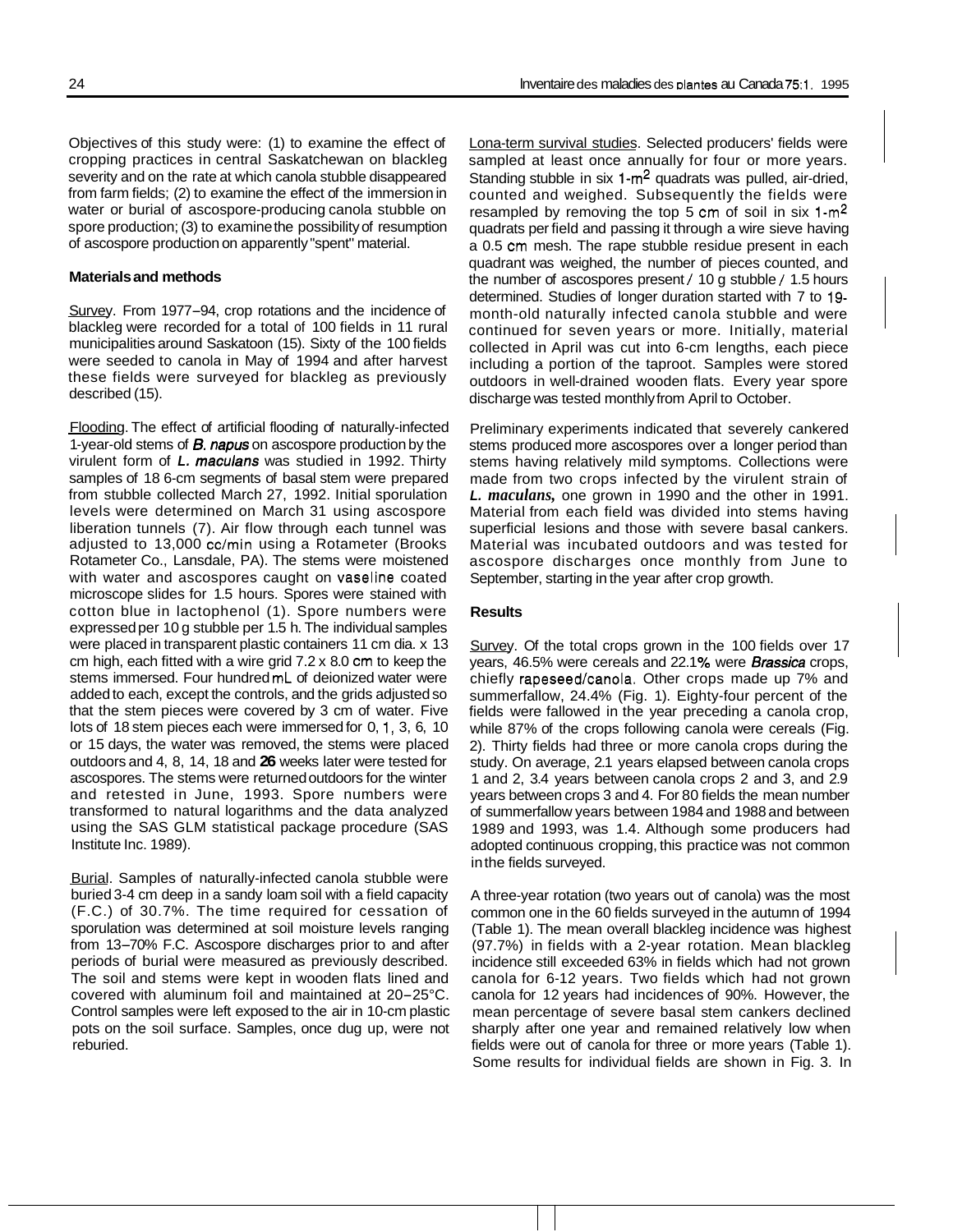general, the incidence of virulent blackleg increased in successive canola crops grown in the same field if they were separated in the rotation by one to three years. When they were separated by five or more years, the incidence of blackleg usually declined sharply. Field 11 is an example of relatively short intervals between canola crops, and fields 6 and 25 illustrate the results usually seen with longer rotations of four to six years. Exceptions to the pattern were seen. Although seven years elapsed between the second and third canola crops in field 80, the incidence of the weakly virulent strain commonly found on canola increased greatly in crop 3 and incidence of the virulent strain remained unchanged (Fig. 3).

Flooding. Prior to flooding, the pathogen produced approximately 4,000 ascospores per 10 g stubble per 1.5 h. Immersion in water for six days or more permanently reduced ascospore discharge to very low levels (Table 2). Samples immersed for three days showed a temporary increase in sporulation eight weeks after flooding but spore production was erratic. The numbers of ascospores discharged by the five replicate samples ranged from 6406% of those recorded prior to treatment. Sporulation in samples immersed for one day recovered slowly to greater than pre-flooding levels, producing more spores than the controls at 18 and 26 weeks after treatment. However, 15 months after flooding, sporulation in all samples had dropped below pre-treatment levels. Even ascospore production in the I-day treatment exhibited a much greater decline than the controls. Statistically significant differences were found between treatments and dates. Results for all treatments except one day's flooding were significantly different from the unmoistened checks (Table 3).

**Burial.** Immediately prior to burial in soil, samples discharged between 1,000 and 6,000 ascospores per hour. Those samples retested following burial for 24 h showed an increase in spore numbers of up to **400%,** regardless of soil moisture content. This was commonly observed and is attributed to the moistening required for the initial test of spore numbers prior to burial. At soil moistures of 40-70% F.C., spore discharge declined sharply by the fourth day after burial and depletion occurred in 10-13 days. L. *maculans* did not recover its ability to produce ascospores after these samples were removed from the soil. Spore release from samples buried in soil of 13-20% F.C. and from exposed control samples remained at high levels for six weeks. Depletion at 13-20% F.C. took 105 days or more. Several weeks' burial of fresh infected stubble on which production of ascospores had not started completely prevented their formation.

Lona-term survival. The rate of loss of surface stubble residue from field 12 was typical of that in many fields sampled between 1981 and 1990. Stubble residue from a 1978 rape crop was present in field 12 when a second rape 1 -. -\_\_A

crop was grown in 1981. In May, 1982, an average  $8.2 \pm 3.3$  $g/m^2$  of 1978 residue remained and this declined to  $5.8 \pm 2.3$ g/m2 by the fall of 1982. Small numbers of ascospores (approximately 10/10 g stubble/l.5 h) were discharged from this material in 1982. The amount of 1981 stubble remaining on or near the soil surface declined rapidly under normal cultivation practices (Fig. 4). An initial cultivation of standing stubble reduced the weight of surface trash/m2 by 55% (Table 4). Twenty-four months after the crop was harvested only 10% by weight of the original stubble remained. The mean number of ascospores produced by the stubble in field 12 per  $m^2$  24 months after harvest was 0.1% of that produced 13 months after harvest. However, it is important to note that spore numbers fluctuated over the growing season each year, being higher in May-June and lower in July-August (Table 4). Sporulation continued on the 1981 stubble for at least four years. It was sufficient to cause heavy infection in a 1984 crop in field 12 and substantial stand reduction in portions of a neighbouring rape crop planted in 1985. The percent incidence of infection in the 1984 crop was 96.5 **f** 2.7 and the average estimated percent yield  $\cos 69.4 \pm 2.0$ . The mean weight of stubble/m<sup>2</sup> in August, 1984, was 168.4 **f** 28.6 g. This had declined to 100.8 ± 26.9 g one year later, a reduction of 40.1%. Twentythree months after the crop 25.9% of the stubble remained, and 33 months later, 12.3%.

The amount and seasonal timing of sporulation recorded in field 12 and in many others was more than sufficient to bridge the interval between successive rape crops. Field 10 grew its last rape crop in 1981. The disappearance of rape stubble from this field mirrored that in field 12. Blackleginfected rape stubble was collected from the soil surface in field 10 over the following 10 years. Ascospore discharges were obtained from freshly collected rape stubble residue as late as 1989.

Ascospore production by L. *maculans* on stubble residue at the soil surface generally reached its maximum level in the second year after crop growth and declined thereafter. When conditions were unfavourable to the initiation of ascospore production in the year after crop growth, as in 1987 and 1988, maximum sporulation was often not achieved until the third year after a rape crop (Table 5). Numbers of spores usually had dropped to low levels or sporulation had ceased by the fifth year after crop growth, although occasionally sporulation continued in the sixth or seventh year. In field 11, residue from at least two rape crops, grown in 1986 and 1989, produced ascospores simultaneously for at least three years (1990-92). Sporulation on residue of the 1989 crop stopped before that on residue of the 1986 crop. Sporulation on the latter had built up to a peak more slowly (Table 5).

Several examples were found where sporulation ceased on stubble that was continually exposed, only to resume later (Table 6). In 1983 material from field 7; sporulation stopped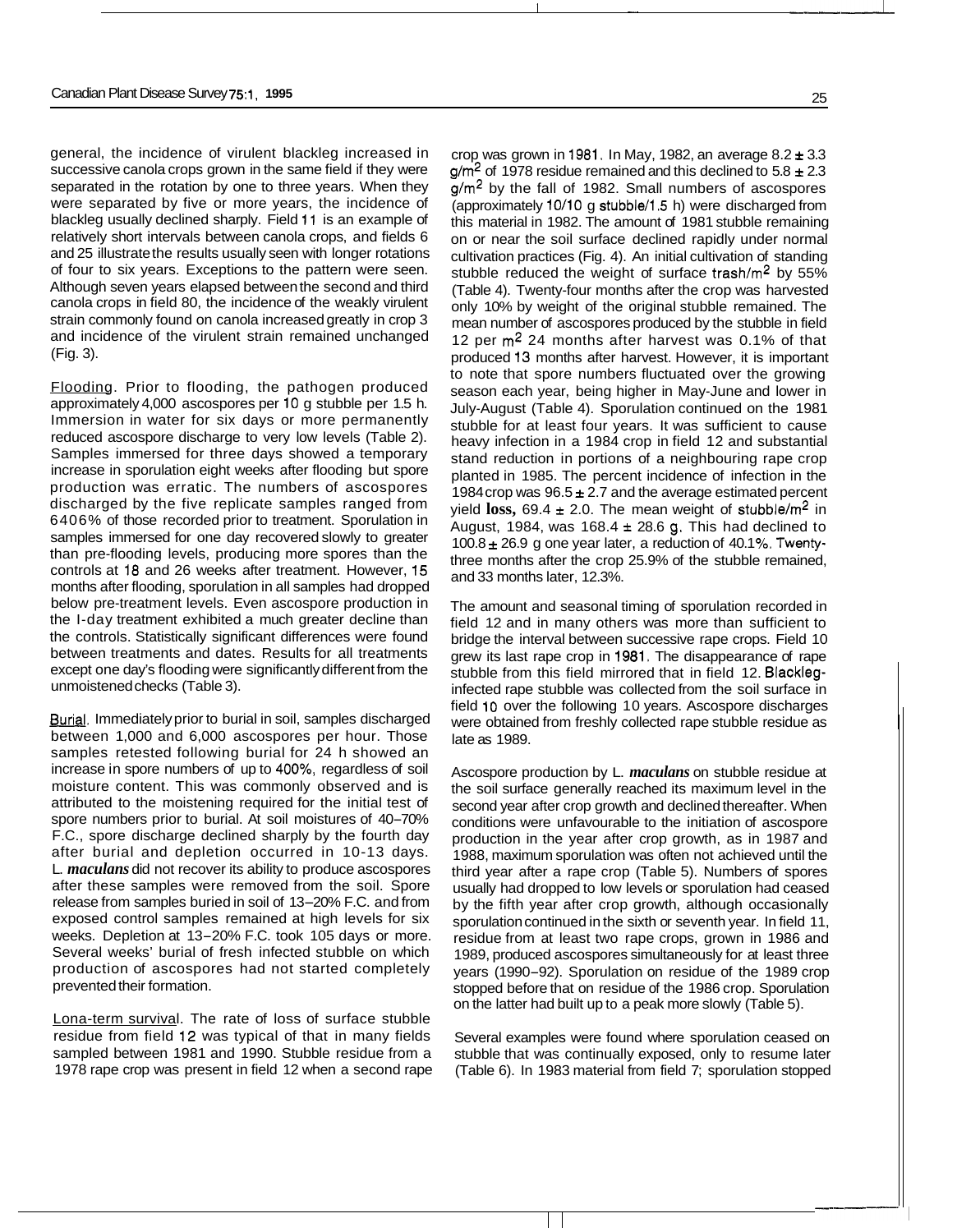in August **1986,** but resumed in May **1987.** Little or no sporulation then occurred on the material in **1988,** but ascospores were again detected in July, **1989.** The mean number of ascospores discharged in early July, **1987** / **10** g residue / 1.5 h was **363 f 343** (range: **38-853).** In early July, **1989,** it was **15 f 17** (range: **1-37).** 

Blackleg severity in a crop has important implications for long-term inoculum levels originating from the residue of that crop. Ascospores were discharged earlier and in greater numbers in the year after crop growth from severely cankered stubble plants than from stubble with extensive superficial lesions taken from the same field (Table **7).** This relationship continued in subsequent years. For example, in **1992** the average number of spores produced on eight trapping dates by severely cankered **1990** material/lO g residue/1.5 h was 4,973<sup> $\pm$ </sup> 793, and by lightly cankered material 2,676<sup> $\pm$ </sup> 577. The more severely cankered stems likely had been the earliest infected, although they could have represented more susceptible plants within the population.

## **Discussion**

It is evident that in Saskatchewan's semi-arid environment, blackleg-infected canola stubble residue may continue producing ascospores for **5-7** years, much longer than the average rotations out of canola practiced by producers. Although **90%** of the original stubble frequently had broken down after two years, and by the fifth year after crop growth spore production was generally low, sufficient spores produced at critical times were present to perpetuate the disease at a high level. Unlike the situation in Australia **(1** 1) and parts of Europe **(5),** infected canola residue more than two years old plays a major role in the epidemiology of blackleg in Saskatchewan. Where the surface soil is dry much of the time, rotations would have to be unreasonably long to completely eliminate stubble-borne inoculum. The fact that ascospore production on stubble residue can be intermittent often makes it difficult to predict the subsequent course of sporulation. Rotations longer than three or four years out of canola are economically unattractive to producers. However, avoiding planting canola on **2-** or **3**  year-old *Brassica* stubble may substantially reduce the severity of blackleg in the next canola crop. The fields with long rotations (up to **12** years) out of canola likely were contaminated by ascospores carried by wind from adjacent fields having blackleg-infected canola stubble residue.

Crop rotations practiced in the study area continued to be traditional ones, with summerfallow in the year preceding canola to permit good seedbed preparation and a cereal following canola to facilitate chemical control of volunteer canola and other broadleaved species. Rotations recently have been augmented by legumes and other specialty crops, mainly lentils *(Lens culinaris* Medik). Twenty years

ago, the suggested rotation involving rapeseed in western Canada was **rape-cereal-summerfallow-rape.** With the advent of virulent blackleg, three or more years between rapeseed/canola crops were recommended. These longer rotations have been generally adopted by producers, although the present study indicates that four to six years between canola crops are preferable to three. Rotations out of canola may now be shortening again given the relatively high monetary value of canola and the availability of B. *napus* cultivars with improved blackleg resistance. The replacement of older blackleg-susceptible cultivars such as Westar has resulted in reduced blackleg incidence in *B. napus* relative to B. *rapa* cultivars (15).

Flooding of infected stubble, even for relatively short periods, irreparably damaged the pathogen's ability to produce ascospores. This may be a natural means whereby inoculum levels of *L. maculans* are reduced in the field, as water has been observed to stand in large parts of some fields for periods in excess of **15** days. Burial of stubble in soil having a moisture content of over 40% F.C. was effective in eliminating ascospore production over a time span similar to that of the flooding experiment. The effect also appeared to be irreversible. Spore release from samples buried in soil of **13-20%** F.C. declined after six weeks. Therefore, despite fluctuations in soil moisture content, infected stubble buried at the time of spring seeding should be depleted of ascospores by autumn. Infected stubble that is buried during fall cultivation should be depleted by the time of seeding the following spring, after being subjected to autumn rains and melting snow in early spring.

Plowing under the remains of a severely diseased broccoli crop resulted in a **67%** reduction in blackleg in the succeeding broccoli crop (6). This, however, is not a practical solution to the blackleg problem for western Canadian producers, who, of necessity, are increasingly adopting minimum tillage to conserve moisture and soil. Others have questioned whether burial of stubble is a fully effective means of blackleg control. An Australian study (10) found that 67% of residues buried for **18** months produced fructifications of *L. maculans* when placed under black light. In France, stubble residue still contained ascocarps of *L. maculans* which were capable of producing spores after two to four years' burial (2).

Deep burial of stubble followed by shallow cultivation is a means of avoiding re-exposing infected residue (10). However, some material would inevitably escape burial. Even small amounts of residual stubble could produce sufficient numbers of ascospores to initiate scattered primary infections throughout a crop. Subsequently, pycnidiospores from the primary lesions could cause a blackleg epiphytotic under favourable environmental conditions **(4).** This may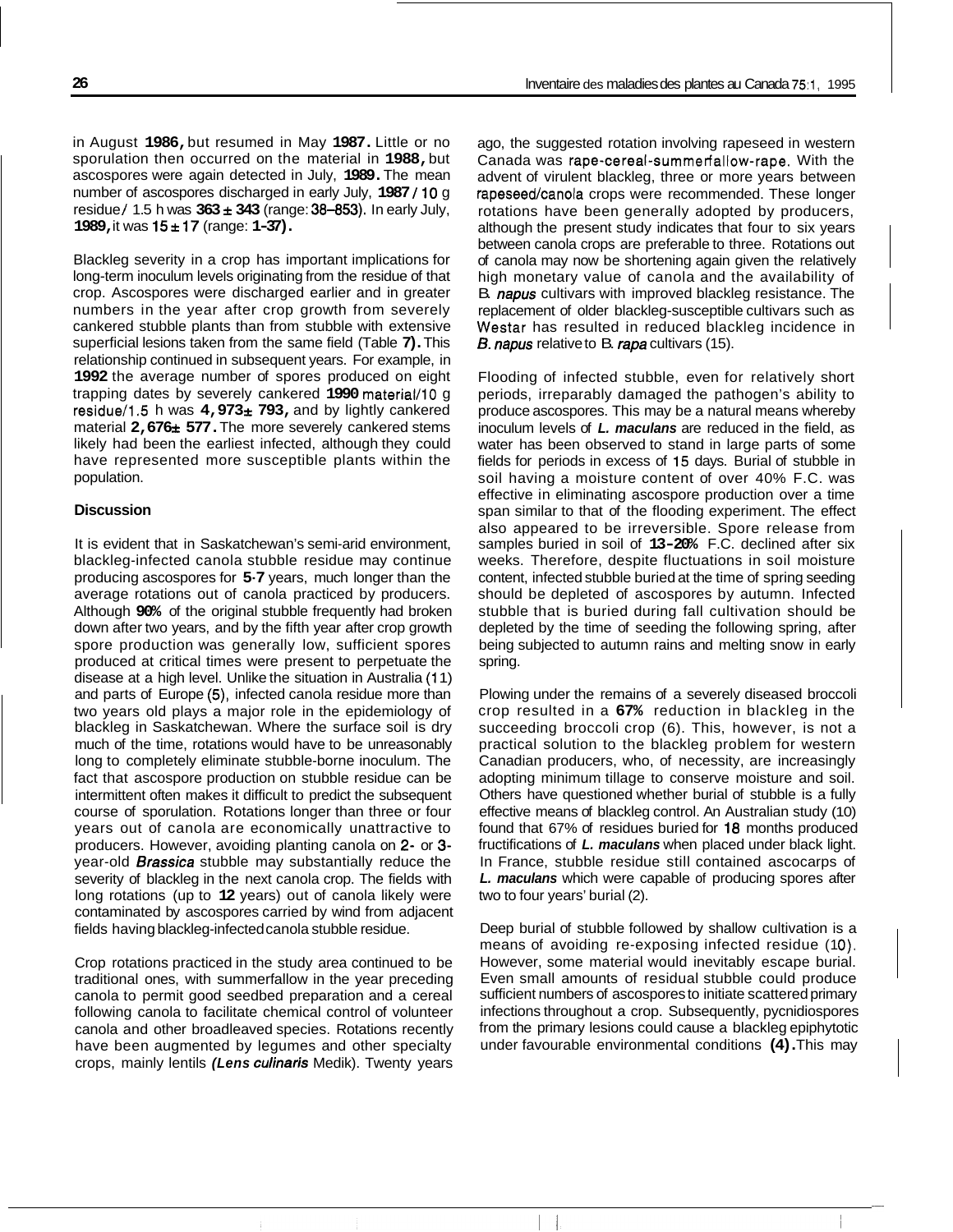explain some blackleg outbreaks in Saskatchewan fields (Fig. 3) following long rotations out of canola.

As the use of cultivation to control blackleg runs counter to present recommendations, chemical treatment of infected stubble has been suggested as an alternative (5). A number of fungicides, herbicides and surfactants applied to stubble before pseudothecial formation were more than 90% effective in preventing further development (9). They also stopped ascospore production when applied to stubble bearing mature ascocarps. However, the effectiveness of treatments on a field scale, possible contamination from adjacent untreated fields, the economic viability of such treatments, and their environmental implications must be fully evaluated.

#### **Acknowledgements**

The assistance of Sheldon Rude and David Spurr is gratefully acknowledged.

#### **Literature cited**

- 1. Ainsworth, G.C. **1961.** Dictionary of the fungi. 5th ed. Commonw. Mycol. Inst., Kew, Surrey, England. **547** pp.
- **2.** Alabouvette, C. and Brunin, B. **1970.** Recherches sur la maladie du Colza due a *Leptosphaeria maculans* (Desm.) Ces. et de Not. 1. Rôle des restes de culture dans la conservation et la dissemination du parasite. Ann. Phytopathol. **2:463-475.**
- **3.** Ballinger, D.J., Salisbury, P.A. and Kadkol, G.P. **1991.** Race variability in *Leptosphaeria maculans* and the implications for resistance breeding in Australia. GClRC Eighth International Rapeseed Congress, Saskatoon, Saskatchewan, Canada. pp. **226-231.**
- **4.** Barbetti, M.J. **1976.** The Role of pycnidiospores of *Leptosphaeria* maculans in the spread of blackleg disease in rape. Aust. J. Exp. Agric. Anim. Husb. **16:911-914.**
- 5. Gladders, P. and Musa, T.M. **1980.** Observations on the epidemiology of *Leptosphaeria* maculans stem canker in winter oilseed rape. Plant Pathol. **29:28-37.**
- **6.** Greathead, AS. **1984.** Control of blackleg disease of broccoli through cultural practices and the application of fungicides. Phytopathology **74:828.**
- **7.** Hirst, J.M. and Stedman, O.J. **1962.** The Epidemiology of apple scab *(Venturia inaequalis* (Cke.) Wint.). II. Observations on the liberation of ascospores. Ann. Appl. Biol. **50:525-550.**
- **8.** HumphersonJones, F.M. **1983.** The Occurrence of *Altemaria brassicicola, Alternaria brassicae* and *Leptosphaeria maculans* in brassica seed crops in south-east England between **1976** and **1980.** Plant Pathol. **32: 33-39.**
- **9.** HumphersonJones, F.M. and Burchill, R.T. **1982.** Chemical suppression of the sexual stage of *Leptosphaeria maculans*  on oil-seed rape and turnip seed crop straw. Ann. Appl. Biol. **100:281-288.**
- **10.** Mac Nish, G.C. **1979.** Survival of *Leptosphaeria maculans* in rapeseed root tissue. Australas. Plant Pathol. **8:23-24.**
- **11.** McGee, D.C. **1977.** Blackleg *(Leptosphaeria* maculans (Desm.) Ces. et de Not.) of rapeseed in Victoria: sources of infection and relationships between inoculum, environmental factors and disease severity. Aust. J. Agric. Res. **28:53-62.**
- **12.** McGee, D.C. and Petrie, G.A. **1979.** Seasonal patterns of ascospore discharge by *Leptosphaeria* maculans in relation to blackleg of oilseed rape. Phytopathology **69:586-589.**
- **13.** Petrie, G.A. **1973.** Herbicide damage and infection of rape by the blackleg fungus, *Leptosphaeria* maculans. Can. Plant Dis. Surv. **53:26-28.**
- **14.** Petrie, G.A. **1993.** Post-harvest surveys of blackleg on stubble of rapeseed/canola crops in Saskatchewan, **1981-1991.**  Can. Plant Dis. Surv. **73:123-128.**
- **15.** Petrie, G.A. **1994.** Changes in blackleg incidence, **1991-93,**  with notes on other diseases. Can. Plant Dis. Surv. **74:aa-90.**
- **16.** Tiberghien, G. **1974.** Etude de I'efficacite de quelques fongicides contre *Leptosphaeria maculans* (Desrn.) Ces. et de Not.: agent de la nécrose du collet du colza. Mémoire de fin d'etudes, Institut Supérieur d'Agriculture de Lille, Centre Technique Interprofessionnel des Oléagineux Métropolitains. **68** PP.
- **17.** Wood, P. McR. and Barbetti, M.J. **1977.** A Study on the inoculation of rape seedlings with ascospores and pycnidiospores of the blackleg disease causal agent. J. Aust. Inst. Agric. Sci. **43:79-80.**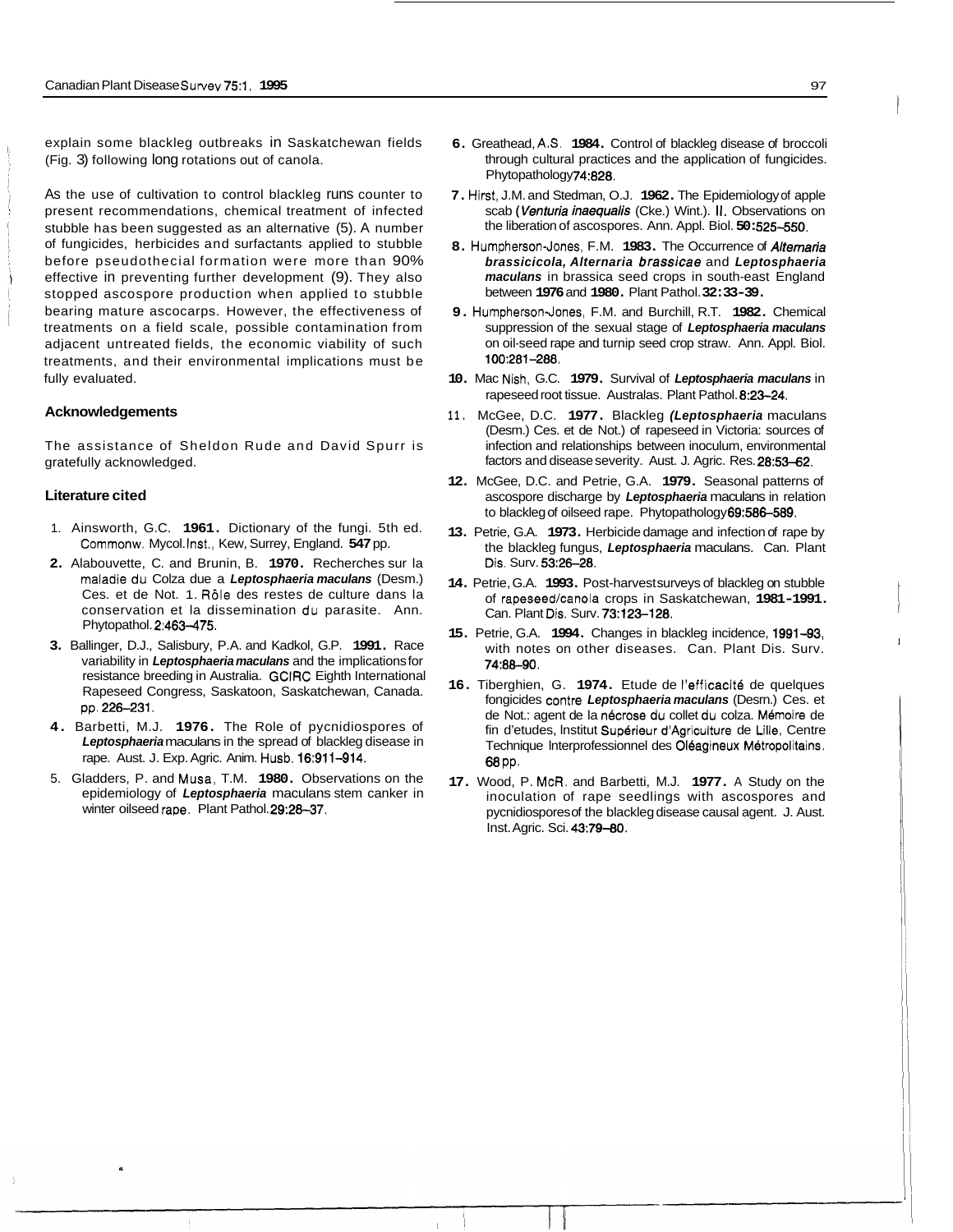|                                   |              | Number of growing seasons between canola crops |                |             |               |                |               |  |  |
|-----------------------------------|--------------|------------------------------------------------|----------------|-------------|---------------|----------------|---------------|--|--|
|                                   | 1            | 2                                              | 3              | 4           | 5             | $6 - 8$        | $9 - 12$      |  |  |
| % fields in each<br>category      | 8.3          | 30.0                                           | 15.0           | 11.7        | 8.3           | 11.7           | 15.0          |  |  |
| Mean blackleg<br>incidence (1994) | 97.7         | 88.1                                           | 82.0           | 81.9        | 65.0          | 69.2           | 63.2          |  |  |
| Range                             | 95.0-100.0   | $71.7 - 98.8$                                  | $47.1 - 100.0$ | 55.0-96.7   | $38.3 - 88.3$ | $40.4 - 100.0$ | $10.0 - 90.0$ |  |  |
| % severe basal<br>stem cankers    | 42.6         | 11.9                                           | 4.1            | 3.1         | 1.0           | 0.5            | 0.9           |  |  |
| Range                             | $1.7 - 72.0$ | $0.0 - 58.8$                                   | $0.0 - 21.7$   | $0.0 - 8.3$ | $0.0 - 3.3$   | $0.0 - 1.7$    | $0.0 - 5.0$   |  |  |

**Table 1.** Effect of length of rotation on incidence and severity of blackleg *(Leptosphaeria maculans)* in central Saskatchewan.\*

Results of 1994 survey of 60 canola stubble crops in fields of known cropping history.

**Table 2.** Effect of immersion of blackleg-infected rape stubble in water for from 0 to 15 days on subsequent ascospore production by the virulent strain of *Leptosphaeria maculans.* 

| No. days<br>immersed<br>in water |       | Weeks or months after flooding and<br>ascospore production (% of number prior to flooding)* |        |        |          |           |  |  |  |  |
|----------------------------------|-------|---------------------------------------------------------------------------------------------|--------|--------|----------|-----------|--|--|--|--|
|                                  | 4     | 8                                                                                           | 14     | 18     | 26 weeks | 15 months |  |  |  |  |
| 0                                | 68.30 | 123.88                                                                                      | 111.50 | 94.10  | 225.84   | 61.11     |  |  |  |  |
|                                  | 88.00 | 79.38                                                                                       | 62.48  | 133.70 | 252.06   | 29.98     |  |  |  |  |
| 3                                | 15.42 | 112.66                                                                                      | 30.90  | 48.84  | 67.02    | 15.43     |  |  |  |  |
| 6                                | 0.70  | 12.68                                                                                       | 5.00   | 4.66   | 7.56     | 1.99      |  |  |  |  |
| 10                               | 0.00  | 0.00                                                                                        | 0.03   | 0.00   | 0.01     | 0.93      |  |  |  |  |
| 15                               | 0.00  | 0.02                                                                                        | 0.05   | 0.00   | 0.03     | 0.32      |  |  |  |  |

Ascospore production prior to flooding averaged approximately  $4000/10$  g/1.5h.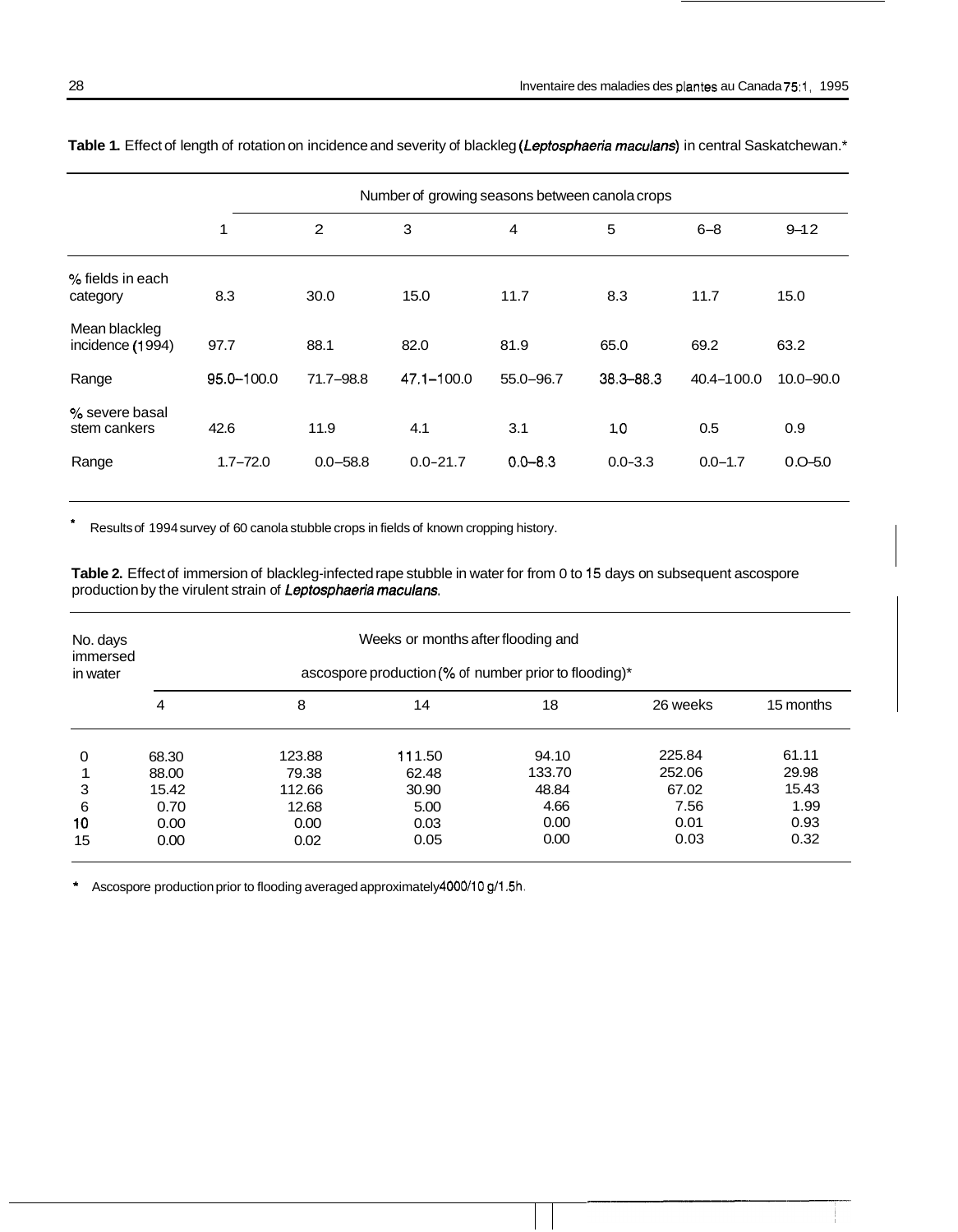| Source                                     | ďf  | Mean square | Fvalue  | $Pr$ > F |  |
|--------------------------------------------|-----|-------------|---------|----------|--|
| Replicate (R)                              | 4   | 7.8412      | 3.90    | 0.0169   |  |
| Treatment (T)                              | 5   | 315.1234    | 156.65  | 0.0001   |  |
| Error a                                    | 20  | 2.0166      |         |          |  |
| Date $(D)$ **                              | 5   | 81.0513     | 130.03  | 0.0001   |  |
| Interaction $\mathbf{T} \times \mathbf{D}$ | 25  | 14.2846     | 22.92   | 0.0001   |  |
| Error b                                    | 120 | 0.6234      |         |          |  |
| Contrasts*                                 | ďf  | Mean square | F value | $Pr$ > F |  |
| 0 vs remainder                             |     | 350.3845    | 174.18  | 0.0001   |  |
| $0,1,3$ vs $6,10,15$                       |     | 1276.1938   | 634.41  | 0.0001   |  |
| $0, 1$ vs $3,6$                            |     | 275.1056    | 127.81  | 0.0001   |  |
| 0 <sub>vs</sub> 1                          |     | 2.8837      | 1.43    | 0.2452   |  |
| 0 <sub>vs</sub> 3                          |     | 49.1222     | 24.42   | 0.0001   |  |
| $0$ vs $6$                                 |     | 195.1426    | 97.01   | 0.0001   |  |
| Error a                                    |     | 2.0116      |         |          |  |

Table **3. ANOVA** of Log (no. spores + 0.5) showing the effects of length of flooding treatment and time elapsed after treatment on spore numbers, and linear contrasts of various flooding treatments.\*

\*\* Contrast of treatments: 0 = non-immersed control; **1,3,6,** 10, 15 = number of **days** blackleg-infected stubble immersed in water. Dates = time elapsed after treatment (See Table 2).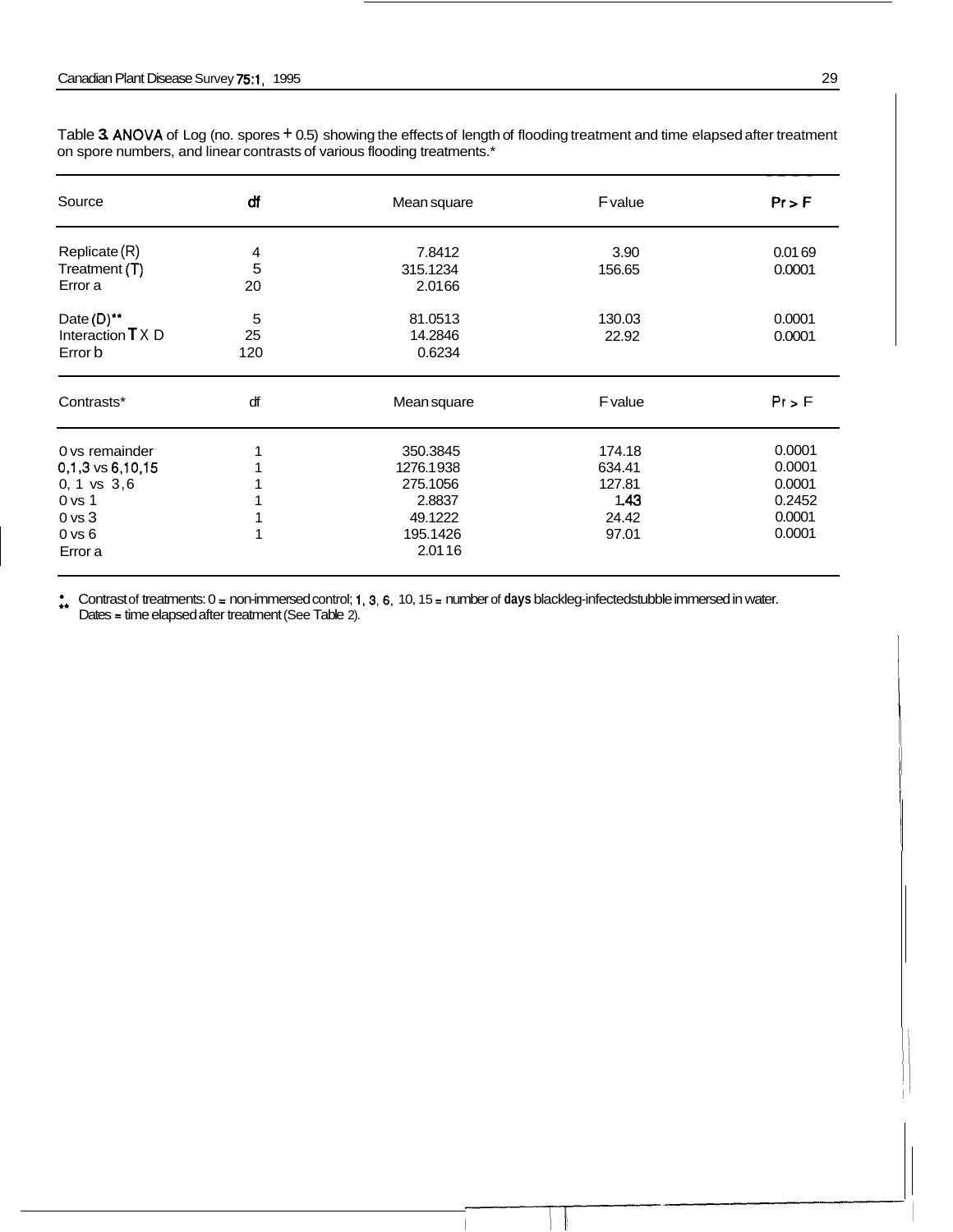| Sampling date and crop grown                         |                    |                          |                 |                 |                    |                       |              |                |
|------------------------------------------------------|--------------------|--------------------------|-----------------|-----------------|--------------------|-----------------------|--------------|----------------|
| Amount of 1981 stubble<br>residue and<br>sporulation | April, $1$<br>1982 | May <sub>2</sub><br>1982 | Sept.,<br>1982  | August,<br>1983 | 1984               | June, August,<br>1984 | May,<br>1985 | Sept.,<br>1985 |
|                                                      |                    | cereal                   |                 | none            | rapeseed<br>cereal |                       |              |                |
| Average weight $(g/m^2)$                             | 163.0<br>±27.7     | 73.9<br>f11.8            | 51.7<br>f17.8   | 15.4<br>f7.9    |                    | 6.6<br>±2.6           |              | 6.2<br>f1.5    |
| % of <b>original</b> weight                          | 100.0              | 45.3                     | 31.7            | 9.5             |                    | 4.0                   |              | 3.8            |
| No. stubble pieces                                   | 96.2<br>±18.9      | 44.8<br>f8.2             | 35.2<br>f13.3   | 30.0<br>f10.2   |                    | 25.0<br>f7.6          |              | 34.7<br>f5.9   |
| % of original number                                 | 100.0              | 46.6                     | 36.6            | 31.2            |                    | 26.0                  |              | 36.1           |
| Average weight/piece (g)                             | 1.70<br>±0.22      | 1.66<br>±0.21            | 1.47<br>f0.49   | 0.45<br>±0.09   |                    | 0.26<br>±0.07         |              | 0.18<br>±0.03  |
| Average number ascospores<br>$/10$ g stubble/1.5 h   | 0.0                | $0.0\,$                  | 7574<br>±5896   | 29<br>f43       | 985<br>±1476       | 11<br>±18             | 152<br>±209  | 33<br>f72      |
| Average number spores<br>$/m^2/1.5$ h                | 0.0                | 0.0                      | 51017<br>±49190 | 54<br>f76       |                    | 9<br>f15              |              | 19<br>k43      |
| Highest number spores<br>$/m^2/1.5h$                 | 0.0                | 0.0                      | 122799          | 196             |                    | 42                    |              | 116            |

Table **4.** Breakdown of 1981 rape stubble in a commercial field (#12) and reduction in number of ascospores of Leptosphaeria maculans released, 1982-85. - ~~ ~~ ~-

 $1$ Standing stubble.  $2$ Stubble worked up once.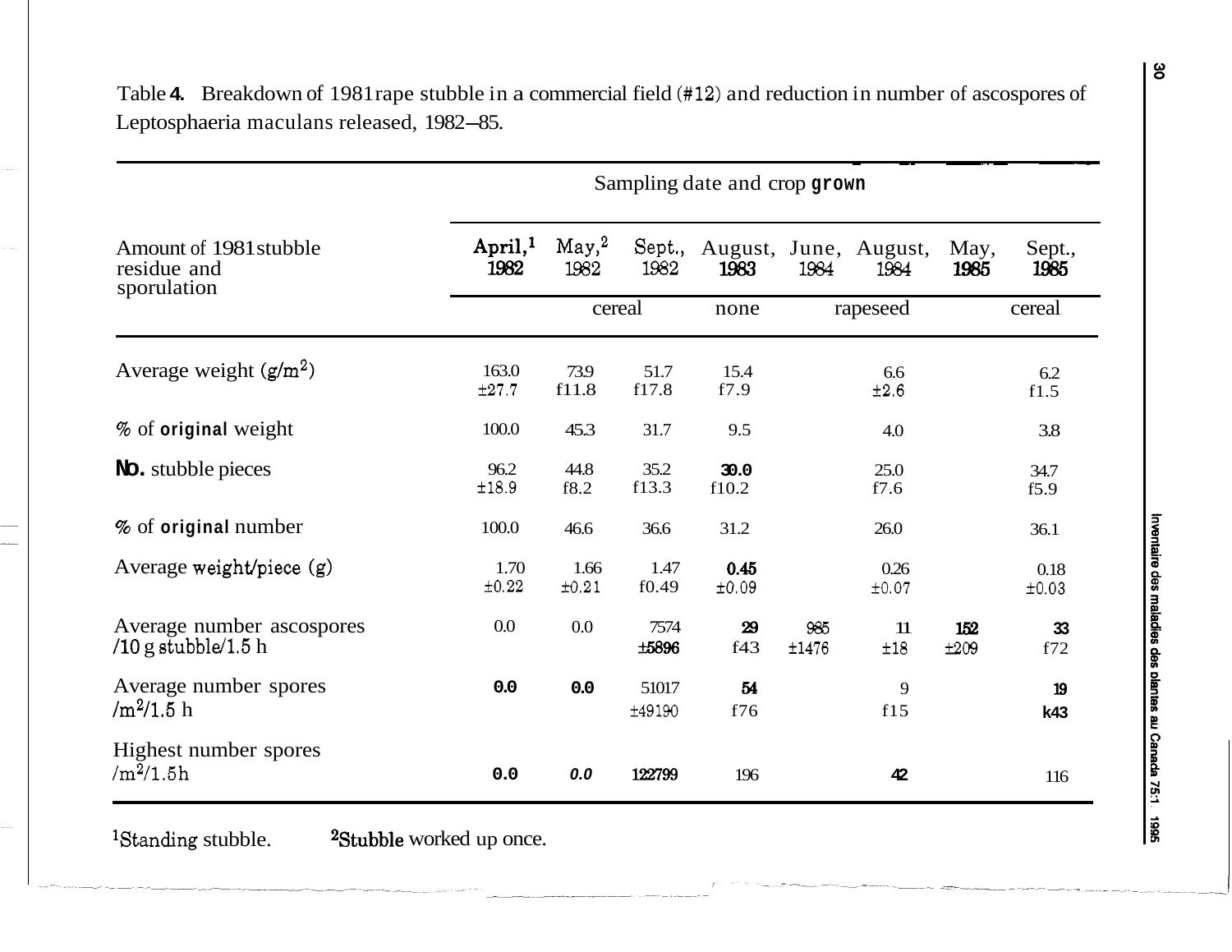| Year              | Year after crop grown and mean no. ascospores discharged X $10^3/10$ g residue/1.5 h $\pm$ s.d. |                  |                     |                    |                             |                 |                     |  |  |
|-------------------|-------------------------------------------------------------------------------------------------|------------------|---------------------|--------------------|-----------------------------|-----------------|---------------------|--|--|
| crop<br>grown     | 1                                                                                               | $\overline{2}$   | $\mathbf{3}$        | 4                  | 5                           | 6               | 7                   |  |  |
| 1979              | $3.33 \pm 1.49$                                                                                 | $11.47 \pm 4.28$ | $0.38 \pm$<br>0.22  | $\mathbf 0$        | $\pmb{0}$                   | 0               | $\mathbf 0$         |  |  |
| 1980              | 3.77 $\pm$ 3.68                                                                                 | $2.29 \pm 0.62$  | $0.12 \pm$<br>0.08  |                    | Another rape crop in year 3 |                 |                     |  |  |
| 1983              | 0                                                                                               | $0.04 \pm 0.04$  | $0.14 \pm$<br>0.09  | $0.16 \pm 0.07$    | < 0.01                      | $0.02 \pm 0.02$ | < 0.01              |  |  |
| 1984              | $0.11 \pm 0.03$                                                                                 | $0.83 \pm 0.22$  | $3.23 \pm$<br>0.99  | 0.01               | 0.02                        | 0.01            | $\mathbf 0$         |  |  |
| 1985              | < 0.01                                                                                          | $1.21 \pm 1.11$  | $0.85 \pm$<br>1.99  | 1.87 $\pm$<br>2.87 | $0.26 \pm 0.37$             | $0.21 \pm 0.28$ |                     |  |  |
| 1985              | < 0.01                                                                                          | $2.29 \pm 1.87$  | $0.13 \pm$<br>0.25  | $0.60 \pm 0.49$    | < 0.01                      | 0.01            | 0                   |  |  |
| 1986              | $0.70 \pm 0.45$                                                                                 | $0.07 \pm 0.09$  | 0.61<br>$2.32 \pm$  | < 0.01             | 0.01                        | $\mathbf 0$     | 0                   |  |  |
| 1986 <sup>1</sup> | $1.54 \pm 0.96$                                                                                 | $1.55 \pm 1.29$  | $17.12 \pm$<br>7.14 | $3.12 \pm 0.62$    | $0.96 \pm 1.08$             | $0.14 \pm 0.18$ | $0.15 \pm$<br>0.16  |  |  |
| 1987              | $\mathbf 0$                                                                                     | $0.54 \pm 0.32$  | 2.38<br>$2.57 \pm$  | $0.20 \pm 0.45$    | < 0.01                      | < 0.01          | $\mathbf 0$         |  |  |
| 1987              | 0.01                                                                                            | $3.66 \pm 1.55$  | $0.05 \pm$          | 0.04 < 0.01        | 0                           | 0               | 0                   |  |  |
| 1988              | $5.35 \pm 1.72$                                                                                 | $13.37 \pm 7.77$ | $10.51 \pm$<br>2.46 | $1.52 \pm 2.10$    | $0.63 \pm 0.54$             | $ -$            | $\bullet$ $\bullet$ |  |  |
| 1988              | $28.15 \pm 9.70$                                                                                | $8.92 \pm 2.45$  | $2.19 \pm$<br>1.17  | $0.06 \pm 0.05$    | < 0.01                      | - -             |                     |  |  |
| 1989 <sup>1</sup> | $4.13 \pm 1.59$                                                                                 | $11.57 \pm 6.82$ | < 0.01              | $\mathbf 0$        |                             | --              |                     |  |  |
| 1990              | $10.80 \pm 2.56$                                                                                | $26.46 \pm 5.49$ | $1.67 \pm 0.42$     |                    | New rape crop in year 3     |                 |                     |  |  |

**Table 5. Annual peak discharge of ascospores by** *Leptosphaeria maculans* **over seven years** from **infected rape stubble residue exposed on the soil surface.** 

**Field 11 (See text).** 

يا $\mathbf{r}$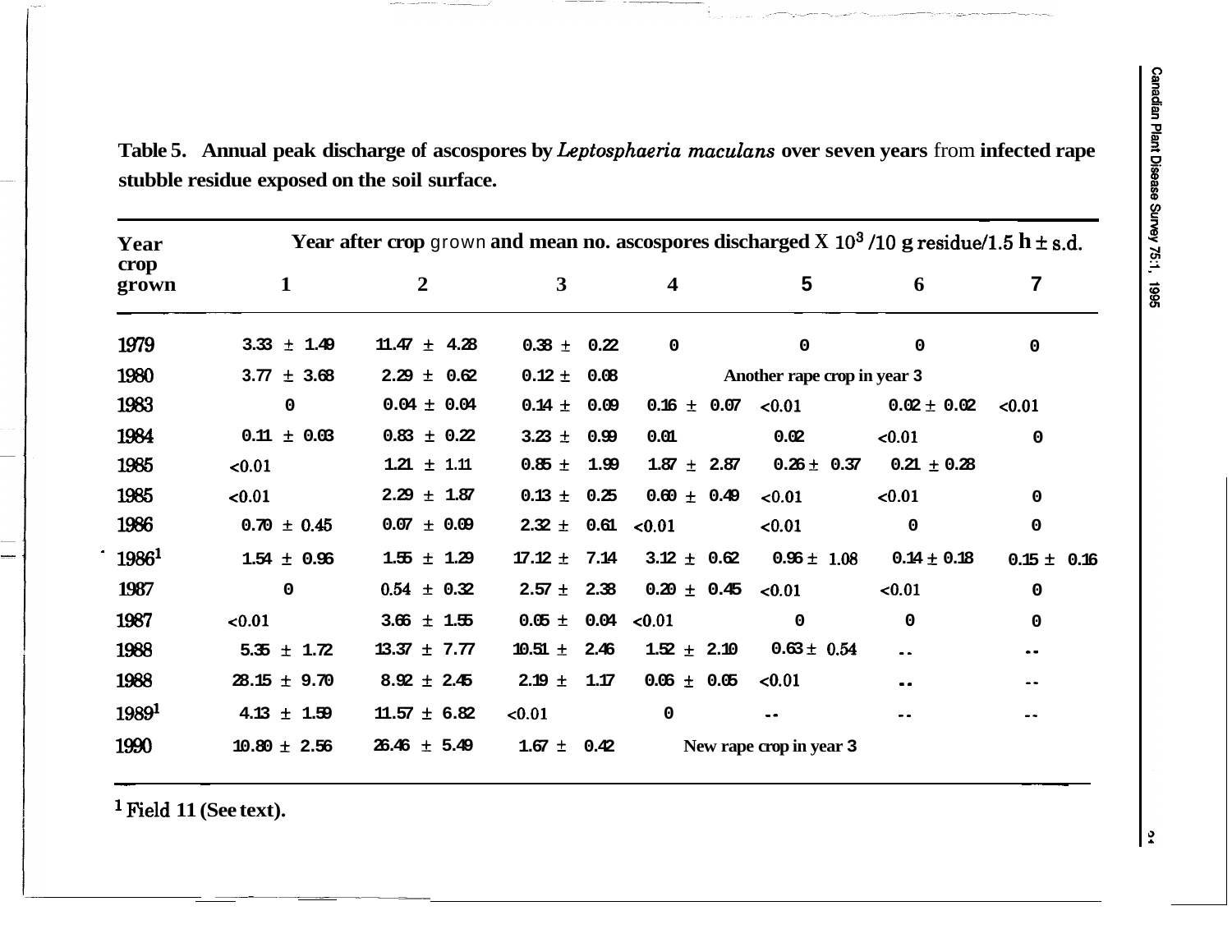| Field | Year | Month and % samples' discharging >1 ascospore<br>/10 g residue/1.5 h |             |      |        |           |         |  |  |
|-------|------|----------------------------------------------------------------------|-------------|------|--------|-----------|---------|--|--|
|       |      | May                                                                  | June        | July | August | September | October |  |  |
| 7     | 1984 |                                                                      | 0           | 0    | 0      | 0         | 50      |  |  |
|       | 1985 | 100                                                                  | 100         | 100  | 100    | 100       | 100     |  |  |
|       | 1986 | 100                                                                  | 100         | 100  | 40     | 0         | 0       |  |  |
|       | 1987 | 100                                                                  | 100         | 100  | 80     | 60        |         |  |  |
|       | 1988 | 0                                                                    | 0           | 0    | 0      | 20        |         |  |  |
|       | 1989 | 0                                                                    |             | 80   | 100    |           |         |  |  |
| 16    | 1984 | 0                                                                    | $\mathbf 0$ | 0    | 0      | 50        | 0       |  |  |
|       | 1985 |                                                                      | 50          |      |        |           |         |  |  |
|       | 1986 | 0                                                                    | 75          | 50   | 25     | 0         |         |  |  |
|       | 1987 | 0                                                                    | 0           | 0    | 0      | 40        |         |  |  |
|       | 1988 | n                                                                    | 0           | 20   | 40     | 80        |         |  |  |
|       | 1989 | 100                                                                  |             | 100  | 80     |           |         |  |  |

**Table 6.** Intermittent production of ascospores by *Leptosphaeria maculans* from **1983** rapeseed stubble residue exposed on the **soil** surface.

'Maximum number of samples = 5.

**Table 7.** Ascospore discharge by *Leptosphaeria maculans* from slightly and severely cankered stems of *Brassica napus* taken from the same field.

| Year<br>crop<br>grown | stem<br>canker |      |                 |                 |                 |
|-----------------------|----------------|------|-----------------|-----------------|-----------------|
|                       | severity       | June | July            | August          | September       |
| 1990                  | severe"        | 0    | 4,711<br>±1,182 | 5,304<br>±2,407 | 3,188<br>±2,819 |
| 1990                  | slight"        | 0    | 571<br>£372     | 1,571<br>£892   | 1,553<br>£386   |
| 1991                  | severe         | 0    | 182<br>±370     | 333<br>±239     | 2,243<br>±1,714 |
| 1991                  | slight         | 0    | 0               | 201<br>£164     | 926<br>±1,069   |

Mean of five replicate samples, each consisting of *20* basal stem segments seven cm long. Data are for one trapping date per month in the year after crop growth.

\*\* Differences between means for "severe" and "slight" for July and for August significant at P 4 0.05.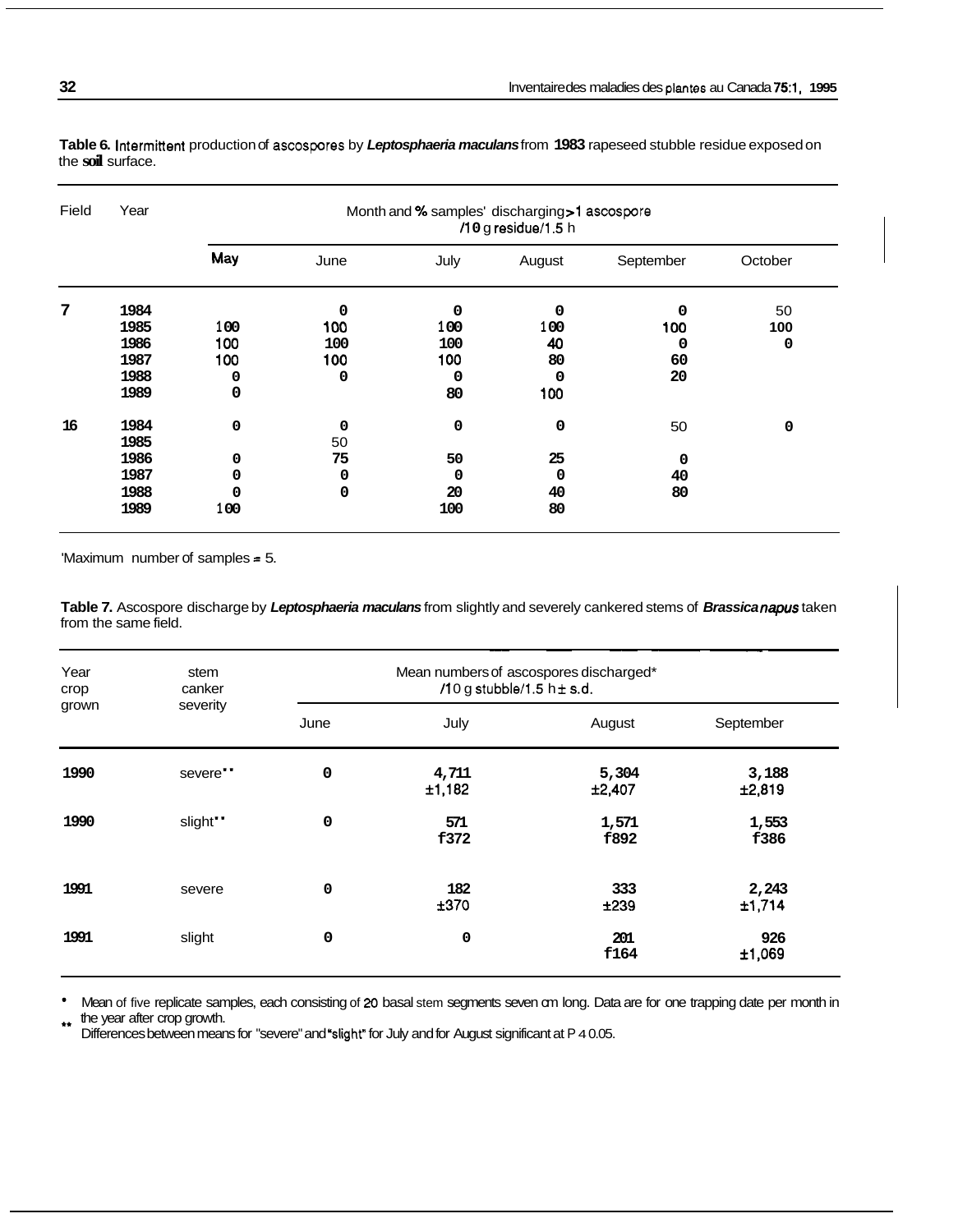

in central Saskatchewan, 1977-94.



Fig. 1. Proportions of different crops grown in 100 fields **Fig. 2.** Proportions of different crops preceding and following incentral Saskatchewan, 1977-94. Saskatchewan, 1977-94.



**Fig. 3.** Changes in incidence of blackleg infection in four Saskatchewan fields and proportions of virulent and weakly virulent strains in succeeding rapeseed/canola crops separated in rotations by from one to seven years.